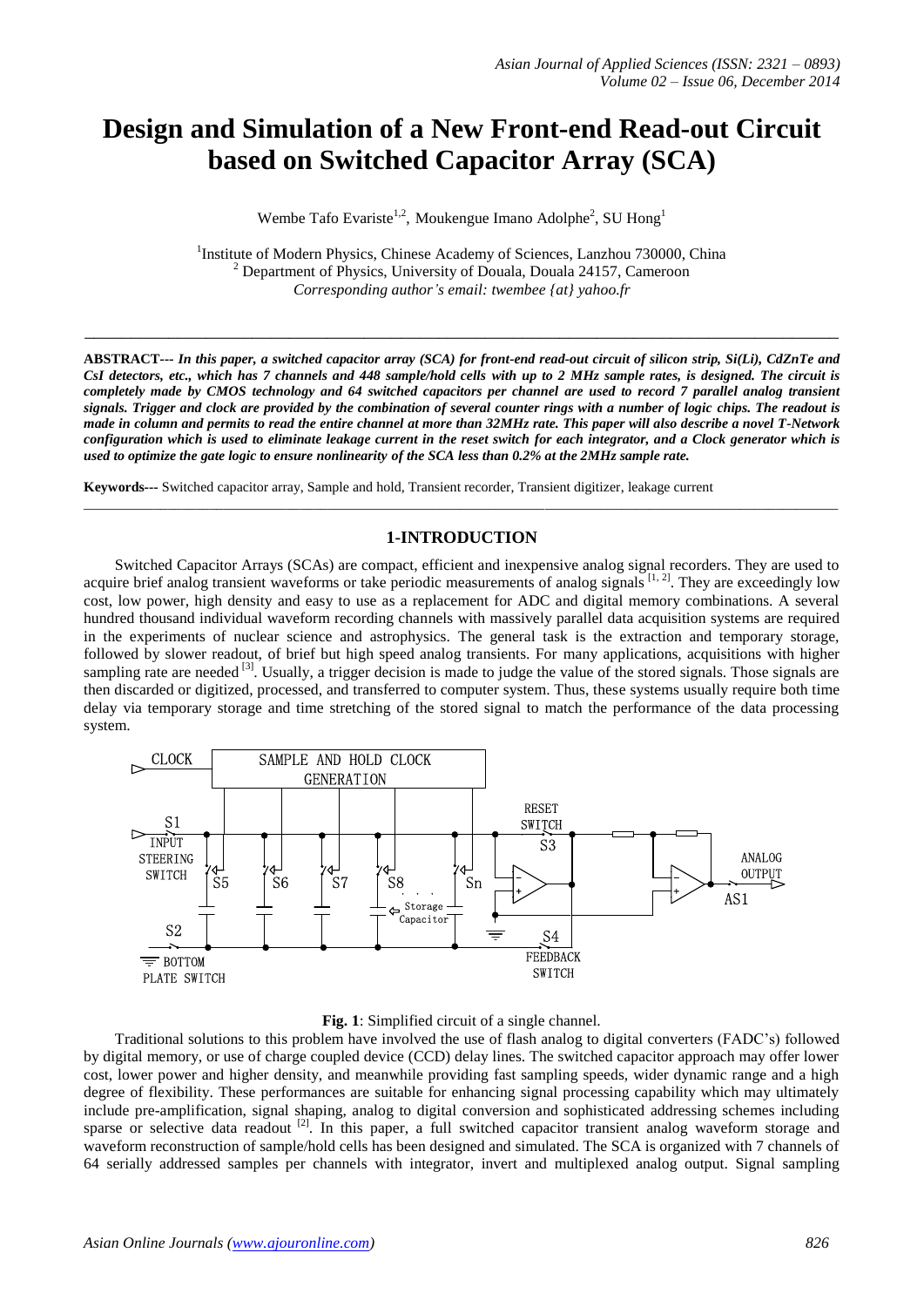frequencies is up to 2MHz. When many channels are involved, the timing diagrams should be carefully studied, developed and structured for proper actions.



**Fig. 2**: Timing diagrams of 7channels.

## **2. CIRCUIT DESCRIPTION AND OPERATION**

There are 1 decoder, 7 parallel analog signal inputs, 7 parallel analog outputs, 1 multiplexer and buffered analog output in the SCA. One digital clock input, four steering switch (S1, S2, S3, S4), and a digital subdivision clock output (synchronized on the main clock) are used to operate the circuit. Figure 1 shows simplified circuit diagram of a single channel, and Figure 2 is timing information of 7 channels.

The circuit contains 448 samples/hold cells subdivided into 7 parallel channels, 64 cells per channel. Each of the 7 channels has a dedicated analog input which steered a bus distributing the signal to 64 sample/hold cells. The input signal is transmitted through a complementary switch (S1). Each sample/hold cell consists of a complementary CMOS transmission gate and a 250 pF capacitor made by CMOS technology  $\binom{41}{4}$ . When complementary, rail to rail, clocks are applied to the gates of both transistors, transmission of analog signals from rail to rail can be accomplished. An externally supplied reference voltage is applied to the bottom plate of all capacitors through another switch (S2). The voltage stored on each sample/hold capacitor then corresponds to the difference between the input signals from a given channel at the time its sample/hold switch is opened and applied reference voltage. However the effect of leakage current in the (S3), reset switch will cause errors to the output of each channel in the long duration of these states. To eliminate this effect, the single reset switch (S3) was replaced by the T-Network configuration shown in Figure 3.

#### *2.1 T-Network to prevent leakage current*

While the sample/hold cell is in charge state, the reset switch has to be kept OFF. The effect of leakage current in the (S3), reset switch will cause errors to the output in the long duration of these states.



**Fig.3** A T-Network configuration as the reset switch.

The leakage current of the CMOS switch is composed of the source to body reverse leakage current and the drain to source sub-threshold current. Since the source to body reverse leakage current can be negligible in CMOS, the drain to source sub-threshold current becomes the main factor of the "OFF" current.

The sub-threshold drain to source current  $I_{DS}$  of a CMOS transistor is an exponential function of the gate to source voltage  $V_{GS}$  and the drain to source voltage  $V_{DS}$ , and is given by

$$
I_{DS} \approx K I_{D0} exp\left(\frac{V_{GS} - V_{TH}}{nV_T}\right) \left(1 - exp\left(-\frac{V_{DS}}{V_T}\right)\right)
$$
\n
$$
I_{D0} = \mu C_{OX} (n-1) V_T^2
$$
\n(2)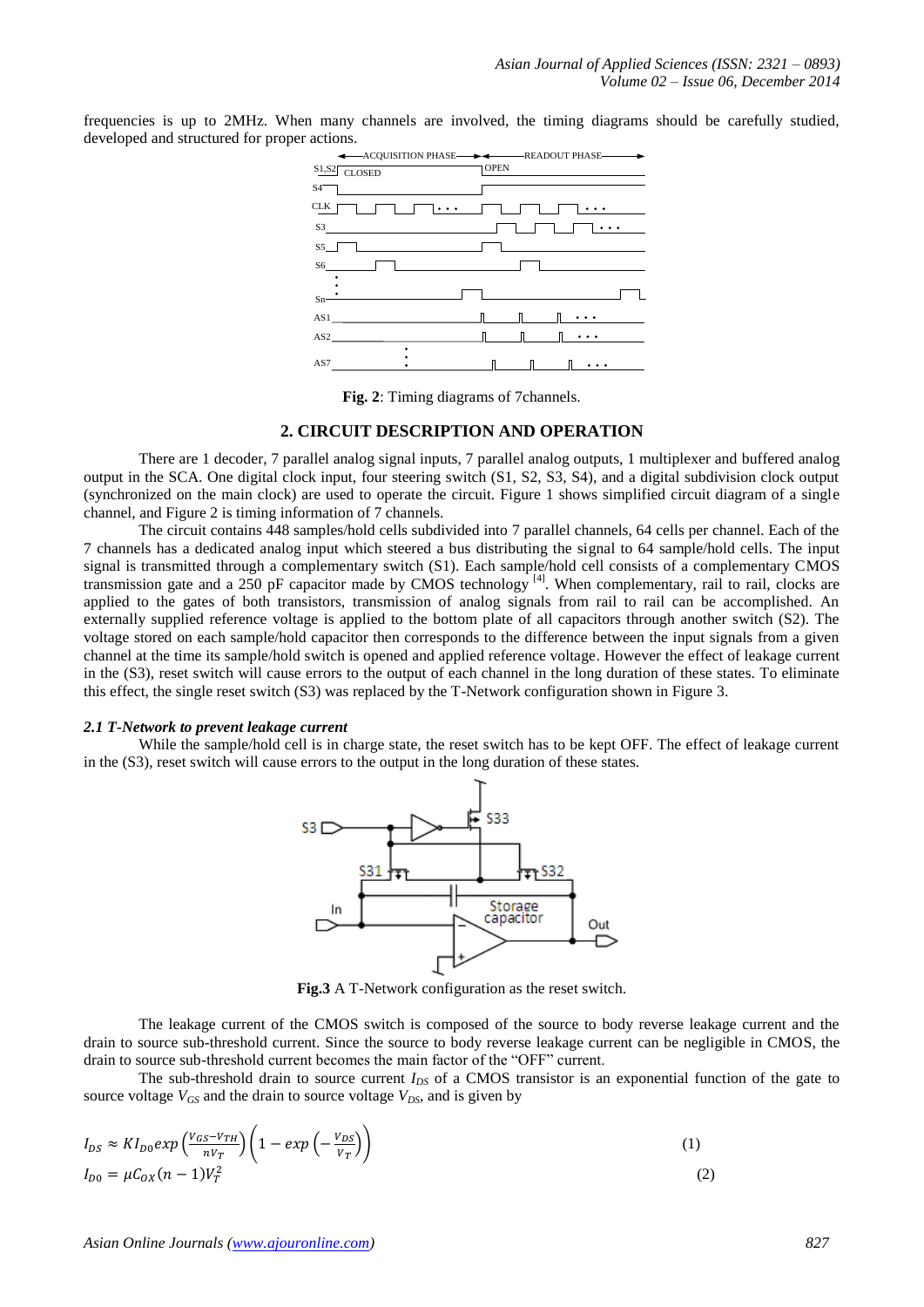where,  $I_{DS}$  is the drain to source current of the transistor,  $I_{DO}$  is the saturation current,  $V_{GS}$  is the gate to source voltage,  $V_{DS}$  is the drain to source voltage, *K* is the aspect ratio  $(=W/L)$  of the transistor,  $\mu$  is the carrier mobility,  $C_{OX}$  is the gateoxide capacitance,  $V_T = k_B T/q$  is the thermal voltage,  $k_B$  is the Boltzmann constant, *T* is the temperature, *q* is the elementary charge,  $V_{TH}$  is the threshold voltage of a MOSFET, and *n* is the sub-threshold slope factor <sup>[5]</sup>. <sup>[6]</sup>. Eq.(1) shows, even for  $V_{GS} = 0$ , the only way to establish a zero switch leakage current is to set  $V_{DS}$  to 0 *V*. To maintain the  $V_{DS}$  of the CMOS switch at virtual ground, a T-Network configuration shown in Fig. 3 is used to replace the single reset switch (S3). The T-Network configuration is composed of two CMOS switches, (S31), (S32), in series and a grounded CMOS switch, (S33), attached to the node between the two switches. When the two CMOS switches in parallel with the storage capacitor are OFF, the third switch, (S33), is ON. Thus, in this configuration,  $V_{DS}$  of the switch connected to the inverting input of the integrator is maintained at *0 V*, and zero or very little leakage current flows through this switch.

#### *2.2 Clock generator*

A counter ring based clocking mechanism sequentially turns ON and OFF sample/hold switches using a controllable break before making action. Break before makes insure that no charge sharing between subsequently engaged capacitors can occur. Break before can be controlled by varying the amount of time between non-overlapping clock phases. The 64 clock signals for sample/hold are generated once and shared by all channels for lower consumption and higher density. The sample/hold clock generator is designed to capture one sample per clock phase, so one sample captured per clock cycle reduces external clock generator.

Before readout, the analog input and reference potential steering switches (S1 and S2) are turn OFF, disconnecting the signal bus and bottom capacitor plate from the input side of the circuit. The reconstruction operational amplifier, in each channel, can then be connected to the sample/hold arrays via (S4). The readout sequence then proceeds in much the same way as the acquisition phase; under control of the ring counters, each sample capacitor is placed, sequentially, in the feedback path of the reconstruction Op-amp. Once the amplifier outputs have settled, multiplexing of all 7 channel amplifier outputs through a single buffered analog output can be accomplished. This allows all data from entire SCA unit to efficiently share a single high resolution analog to digital converter. After reconstruction and readout of each sample, stray charge on the sample capacitors and signal distribution busses are cleared by shorting each amplifier inverting input nodes and output nodes via (S3) switch. This prevents charge remaining on parasitic nodes from the previous samples to influence the next sample read out. Reset of the sample capacitors also prevents influencing next acquisition from any memory effect. To operate this, 3 JOHNSON Ring Counters (*DC4022B*) are used in series with several AND logic gates and complementary switches. The first Counter ring generated 8 pulses which are connected on 8 blocks (one block is made of 8 logic AND gates). The second counter ring enables each of those 8 blocks progressively to produce the 64 addressing signals, shown in Fig.4. And the third counter ring sends switching signal to ON/OFF (S1) and (S2) at the input of each channel, and the feedback switch (S4) at the reconstruction operation amplifier.

To perform the real time access, readout sample and reconstruction, the simulation was carried on *Proteus software* [7] for choosing components such as many Counter JOHNSON *DC4022B*, several logic AND gates and many complementary switches, realizing decoder and fast time access. Also at the same time this control system is synchronized with the output of different channel via a divider *74393*, a dual 4-stage binary counter. The synchronization starts after transient capture of the all channels; the readout is operated in column. It reads the first column of each channel, then one after another till the last columns. Therefore the entire reconstruction looks like simultaneous readout up to 32 MHz sample rate relative to 2MHz sample rate during transient capturing, shown in Fig. 5.

## **3. CIRCUIT PERFORMANCE**

| Parameters                               | Values                  |
|------------------------------------------|-------------------------|
| Number of channels per chip              | 7                       |
| Number of storage cells per channel      | 64                      |
| Total storage cells per chip             | 448                     |
| Non-linearity within $\pm$ 2 Volts range | $0.2\%$                 |
| Sample and hold time constant            | $12.5$ ns               |
| DC Gain at 2 MHz sample frequency        | $-0.63$                 |
| Capacitor of array                       | $250$ pF                |
| Input Voltage range                      | < 5 V                   |
| Output Voltage range                     | < 5 V                   |
| Acquisition rate                         | 2 MHz                   |
| Readout rate maximum                     | 32 MHz                  |
| Dynamic input range                      | 10 to $2000 \text{ mV}$ |

# **Table 1** Performance summary.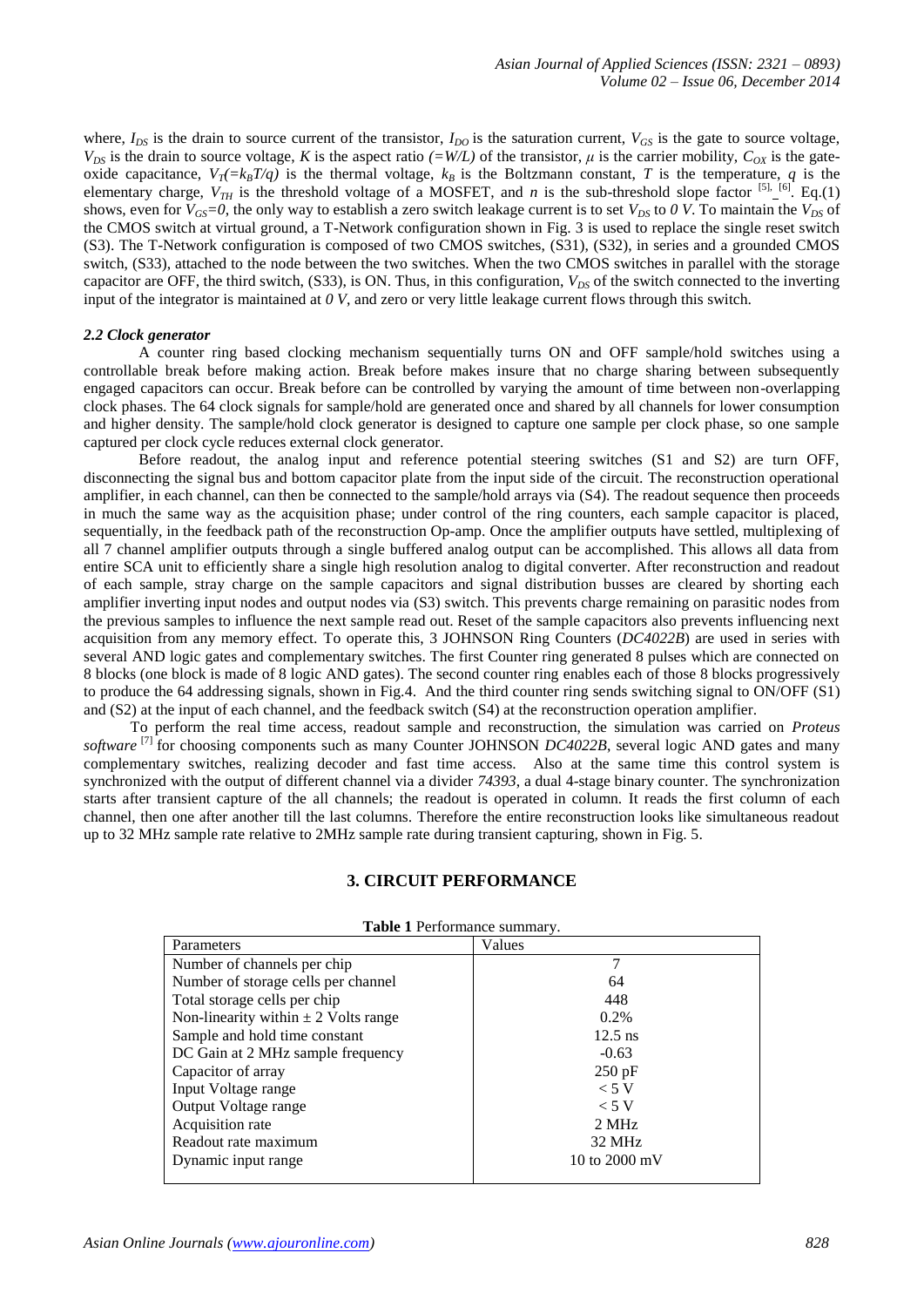The performance of the circuit is summarized in the table 1. With a 2MHz sample rate during acquisition phase, a 32MHz readout sample rate, and using  $\pm$  5 Volts supply. The proper operation to 2MHz sampling frequencies has been verified and the time constant for charging the sample/hold capacitors is 12.5ns. Storage droop rate due to leakage current flows through a single (S3) reset switch is about 60mV per ms. When the reset switch is replaced by a T-Network, this value goes down to 2mV per ms. Readout of all 448 samples using a multiplex output can be accomplished at 2MHz the same rate as acquisition rate.



**Fig. 4** Clock generator.

## **4. LIMITS ON CIRCUIT PERFORMANCE**

The SCA circuit uses complementary switches 74HCT4066 exclusively in analog signal path. This maximizes the acceptable dynamic range of input voltage; it can store signals rail to rail. The readout operational amplifier in the SCA unit then becomes a limitation of the dynamic range. The linearity will be not good when output tends to the margin of the usable range from each rail.

The analog input signals shown in Fig.6 are fed to each channel respectively and the readout are shown in the Fig. 7. The time constant causes the gain of the system to drop uniformly because the system operates relativity at the high sample rates, also there serious nonlinearity after 8 rate samples running. This irregularity is due to the transition operated on the clock edge, each ring counter has 8 outputs. This can be further reduced by using a technique permitting a fast transition or using a fully differential technique. For exploitation of the circuit, the integral nonlinearity has been measured and the results are shown in Fig.9. The integral nonlinearity is closed to 0.2% from 10 mV to 2000 mV for analog input signals.



**Fig. 5** Clock control readout sample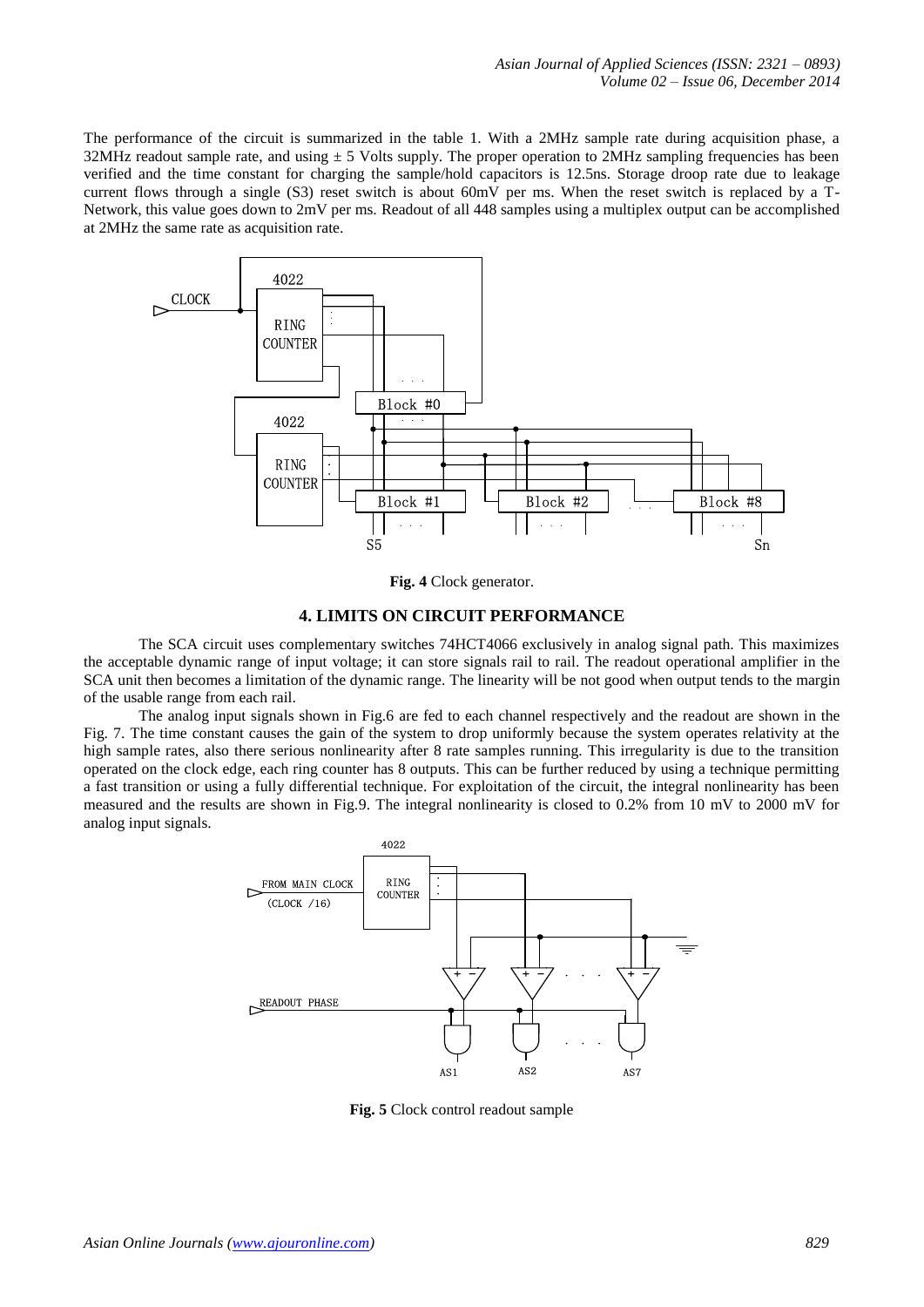



**Fig. 7** Simultaneously analog output reconstruction for 7 channels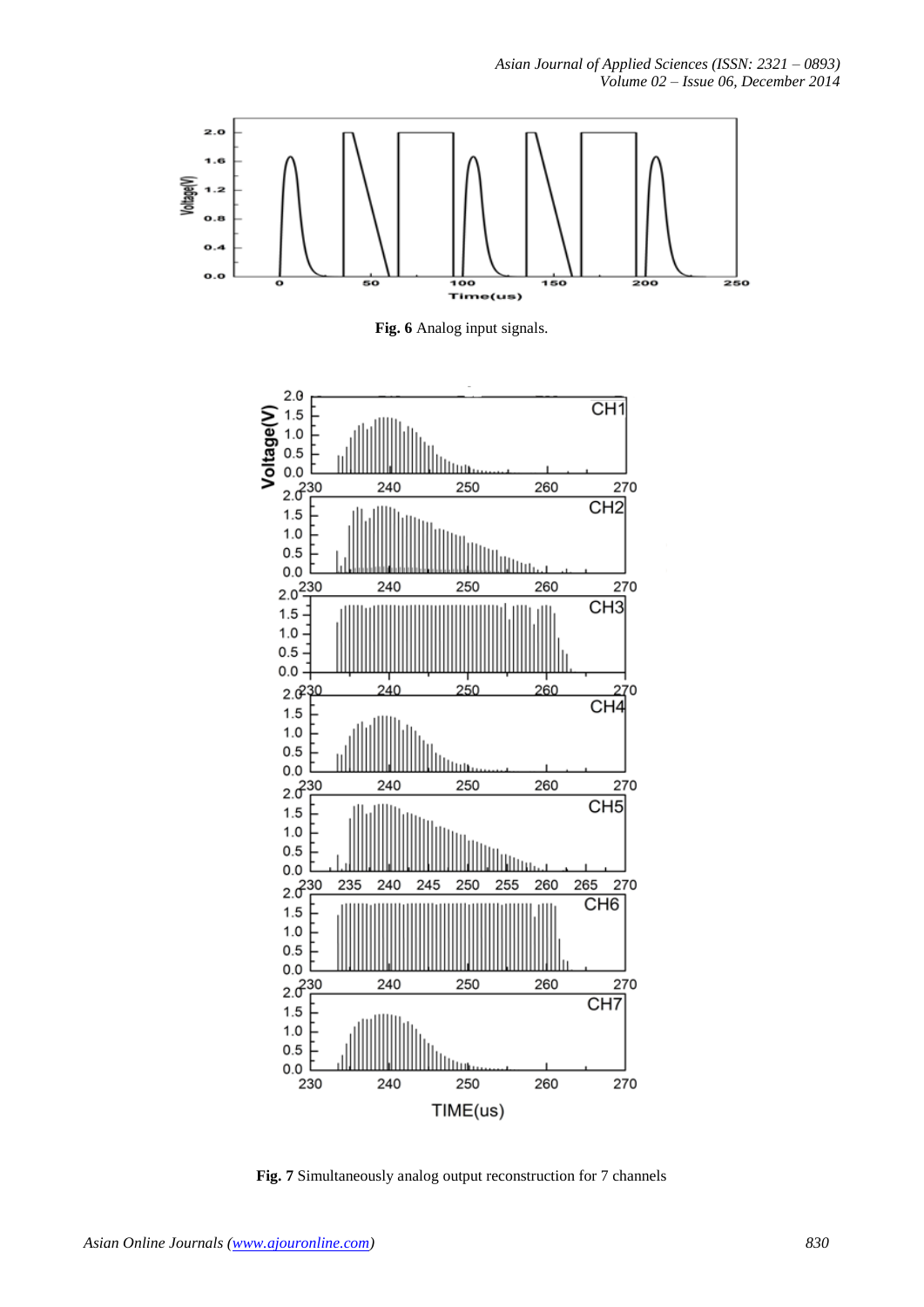

**Fig.8** Reconstruction for channel 7 with T-Network replacing single reset switch (S3)



**Fig. 9** Measured Nonlinearity for one channel.

#### **5. FUTURE IMPLEMENTATIONS**

To increase intrinsic dynamic range further, it may be necessary to use fully differential techniques. This would further reduce systematic errors, in principle, toward zero. Linearity can be improved by increasing the gain of readout amplifier and reducing parasitical capacitances. It is important to note that most analog performance parameters are sensitive to the number of samplers per channel that the circuit includes due to increased parasitic parameters associated with each sample cell.

#### **6. CONCLUSIONS**

The design and simulate a parallel data acquisition system has been made with capacitors and switches for each cell. We succeed to combine 7channels in the system, the input and output of the system are been controlled by a clock generator, a decoder and a multiplexer. The results shown in fig. 7, give - 0.63 for the Gain with the 2MHz sample frequency and with the T-Network to prevent leakage current, the results improve significantly in fig. 8. The chosen frequency limits the number of channels and it is the reason why we did not increase the number of channels and the number cell per channel. A Ring Counter with a fast slew rate in the future will allow increasing the frequency, therefore the number of channels. Our first step in this mini project is to see how control quickly the input and output of a small number of parallel data transient systems and reduced leakage current which causes errors to the output of each channel. In the nearest further we will see how, by substituting some main components, to increase the frequency, the number of channels and improve the SCA performances.

# **7. ACKNOWLEDGMENTS**

A part of this work has been carried in the Institute of Modern Physics IMP, Chinese Academy of Sciences CAS, which is supported in part by the Third World Academy of Sciences (TWAS), in part by the Institute of Modern Physics (IMP), Chinese Academy of Sciences (CAS), and in part by the NSFC(10735060, Important Direction Project of CAS Knowledge Innovation Program (No. KJCX2-YW-N27). We thank the Director of Electronic Laboratory, Pr. SU Hong and the staff for the logistic and hospitality.